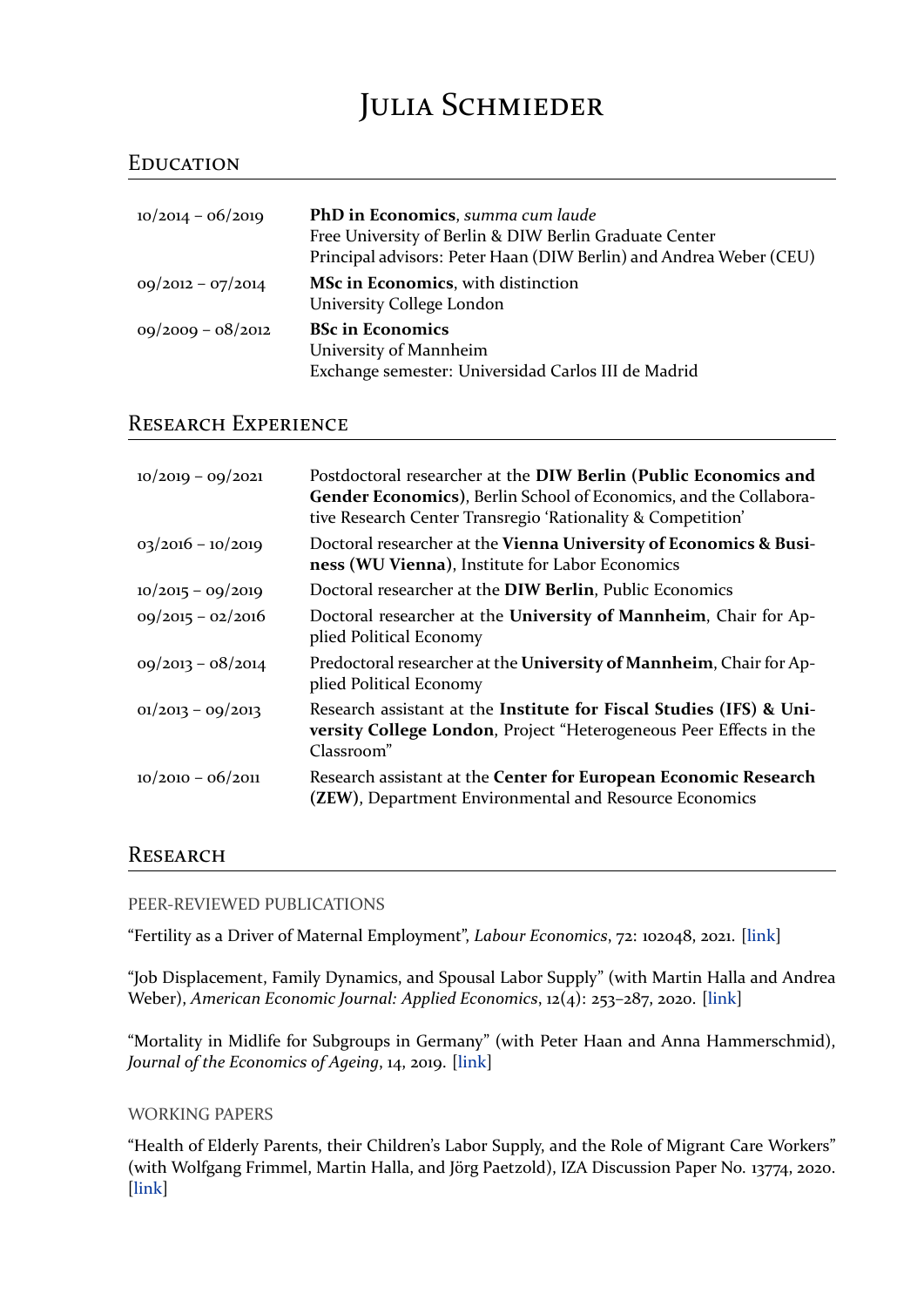#### POLICY WORK

"Gender Pay Gap in a European Comparison: Positive Correlation between the Female Labor Force Participation Rate and the Gender Pay Gap" (with Katharina Wrohlich), DIW Weekly Report 9, 2021. [link]

"Gleichstellungspolitische Antworten auf die Arbeitsmarktwirkungen der COVID‐19‐Pandemie" (with Katharina Wrohlich), Policy Report for the Federal Ministry for Family Affairs, Senior Citi‐ zens, [Wom](https://www.diw.de/documents/publikationen/73/diw_01.c.812299.de/dwr-21-09-1.pdf)en and Youth (BMFSFJ), DIW Politikberatung kompakt 154, 2020. [link]

"Frauen in Corona‐Krise stärker am Arbeitsmarkt betroffen als Männer" (with Anna Hammer‐ schmid and Katharina Wrohlich), DIW aktuell 42, 2020. [link]

"Corona‐Krise erschwert Vereinbarkeit von Beruf und Familie vor allem für Mütter ‐ Erwerbstätige Eltern sollten entlastet werden" (with Kai‐Uwe Müller, Clai[re Sa](https://www.diw.de/de/diw_01.c.789751.de/publikationen/diw_aktuell/2020_0042/frauen_in_corona-krise_staerker_am_arbeitsmarkt_betroffen_als_maenner.html)mtleben, and Katharina Wrohlich), DIW Wochenbericht 19, 2020. [link]

"STEM Careers: Workshops Using Role Model Can Reduce Gender Stereotypes" (with Katharina Drescher and Simone Häckl), [DIW](https://www.diw.de/de/diw_01.c.787888.de/publikationen/wochenberichte/2020_19_1/corona-krise_erschwert_vereinbarkeit_von_beruf_und_familie_v___r_muetter_____erwerbstaetige_eltern_sollten_entlastet_werden.html) Weekly Report 13, 2020. [link]

"Todesfälle durch Suizid, Alkohol und Drogen sinken deutlich bei Männern und Frauen in Ost‐ und Westdeutschland" (with Peter Haan, Anna Hammersch[mid, a](https://www.diw.de/de/diw_01.c.745432.de/publikationen/weekly_reports/2020_13_1/stem_careers__workshops_using_role_model_can_reduce_gender_stereotypes.html)nd Robert Lindner), DIW Wochenbericht 7+8, 2019. [link]

"Job Displacement, Family Dynamics, and Spousal Labor Supply" (with Martin Halla and Andrea Weber), VOX EU, [Decem](https://www.diw.de/sixcms/detail.php?id=diw_01.c.613187.de)ber 2018. [link]

"How did EU Eastern enlargement affect migrant labor supply in Austria?" (with Andrea We‐ ber), *Focus on European Economic [Integ](https://voxeu.org/article/job-displacement-family-dynamics-and-spousal-labour-supply)ration*, Oesterreichische Nationalbank (Austrian Central Bank), Q3‐18, 113–121, 2018. [link]

"Lohn‐ und Beschäftigungseffekte der Zuwanderung nach Deutschland", DIW Roundup 90, 2016. [link]

| 08/2021 | Award for the best academic publication in 2020, DIW Berlin                                                                                                                                                                           |
|---------|---------------------------------------------------------------------------------------------------------------------------------------------------------------------------------------------------------------------------------------|
| 09/2020 | Grant for the research project "Parental Leave and Fathers' Careers",<br>Hans Böckler Foundation, with Katharina Wrohlich                                                                                                             |
| 05/2020 | Grant for the policy paper "Gender-sensitive policy responses to the<br>labor market effects of the COVID-19 Pandemic", Federal Ministry for<br>Family Affairs, Senior Citizens, Women and Youth (BMFSFJ), with<br>Katharina Wrohlich |
| 06/2019 | Performance bonus for contributing to the economic policy discussion<br>in Austria and performance bonus for young scientists, WU Vienna                                                                                              |
| 01/2019 | Grant for research project "Can External Role Models Change Stu-<br>dents' Beliefs about Careers in Technology and Innovation", WU Vi-<br>enna, with Simone Häckl                                                                     |
| 07/2017 | Appointment as IZA Research Affiliate                                                                                                                                                                                                 |

## HONORS & GRANTS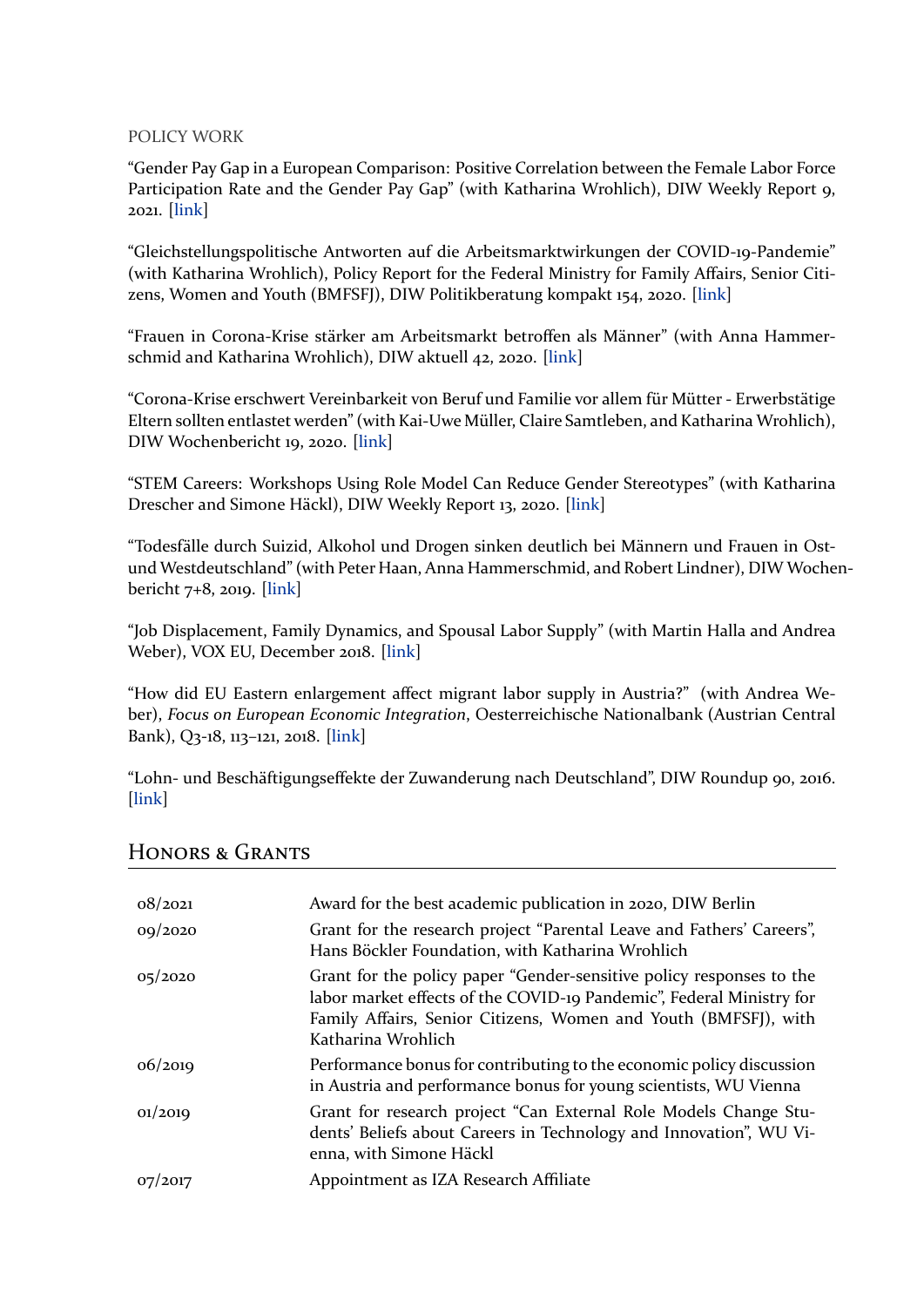| $10/2014 - 08/2015$ | PhD studies stipend, DIW Berlin                                                                    |
|---------------------|----------------------------------------------------------------------------------------------------|
| 12/2013             | Elisabeth Altmann-Gottheiner prize for an outstanding academic the-<br>sis, University of Mannheim |
| $09/2012 - 07/2014$ | Funding for studies abroad, German National Academic Foundation                                    |
| $02/2012 - 07/2014$ | Scholarship, German National Academic Foundation                                                   |
| 03/2011             | Merit-based scholarship, University of Mannheim                                                    |
| 06/2008             | Prize of the German Mathematical Society                                                           |

## TEACHING

| WINTER 2020         | <b>University of Heidelberg</b><br>Instructor 'Diversity and Discrimination in Economics' (seminar for<br>undergraduate students in economics, German)                                                      |
|---------------------|-------------------------------------------------------------------------------------------------------------------------------------------------------------------------------------------------------------|
| WINTER 2019         | <b>Johannes Kepler University Linz</b><br>Instructor 'Gender and Diversity' (seminar for PhD students in the so-<br>cial sciences, English)                                                                 |
| WINTER 2015, 16, 17 | <b>Free University of Berlin</b><br>Co-instructor 'The tax & transfer system - Empirical policy evaluation'<br>(lecture and tutorial for graduate students in economics, English, joint<br>with Peter Haan) |

## RESEARCH TALKS

## INVITED TALKS

- 2021 Public Economics Seminar, LMU Munich
- 2021 The Causes and Consequences of Inequality, University of Mannheim
- 2020 Labor Economics Workshop, Joachim Herz Foundation
- 2020 Hertie School Berlin
- 2020 Labor Economics Workshop, Berlin Network of Labor Market Research, Keynote
- 2019 Empirical Economics Seminar, LMU Munich
- 2019 FAIR‐Centre for Empirical Labor Economics Workshop, NHH Bergen
- 2019 Seminar Econometrics and Applied Labor Markets, HU Berlin

## SELECTED TALKS AT CONFERENCES AND WORKSHOPS

- 2021 North American Summer Meeting of the Econometric Society, Université du Québec à Montréal
- 2021 Science‐Based Policy Advice: CRC Summer School, Berlin School of Economics and LMU Munich
- 2020 CESifo ‐ EconPol Europe Workshop on Public Policy Evaluation & Optimal Policy Design
- 2020 Essen Health Conference
- 2019 International Conference on Technology, Demographics, and the Labor Market, University of Cologne
- 2019 Conference of the European Association of Labor Economics, Uppsala University
- 2018 European Winter Meeting of the Econometric Society, University of Naples Federico II
- 2018 Annual Congress of the International Institute of Public Finance, Tampere University
- 2018 International Conference on Demographics, Immigration, and the Labor Market, IAB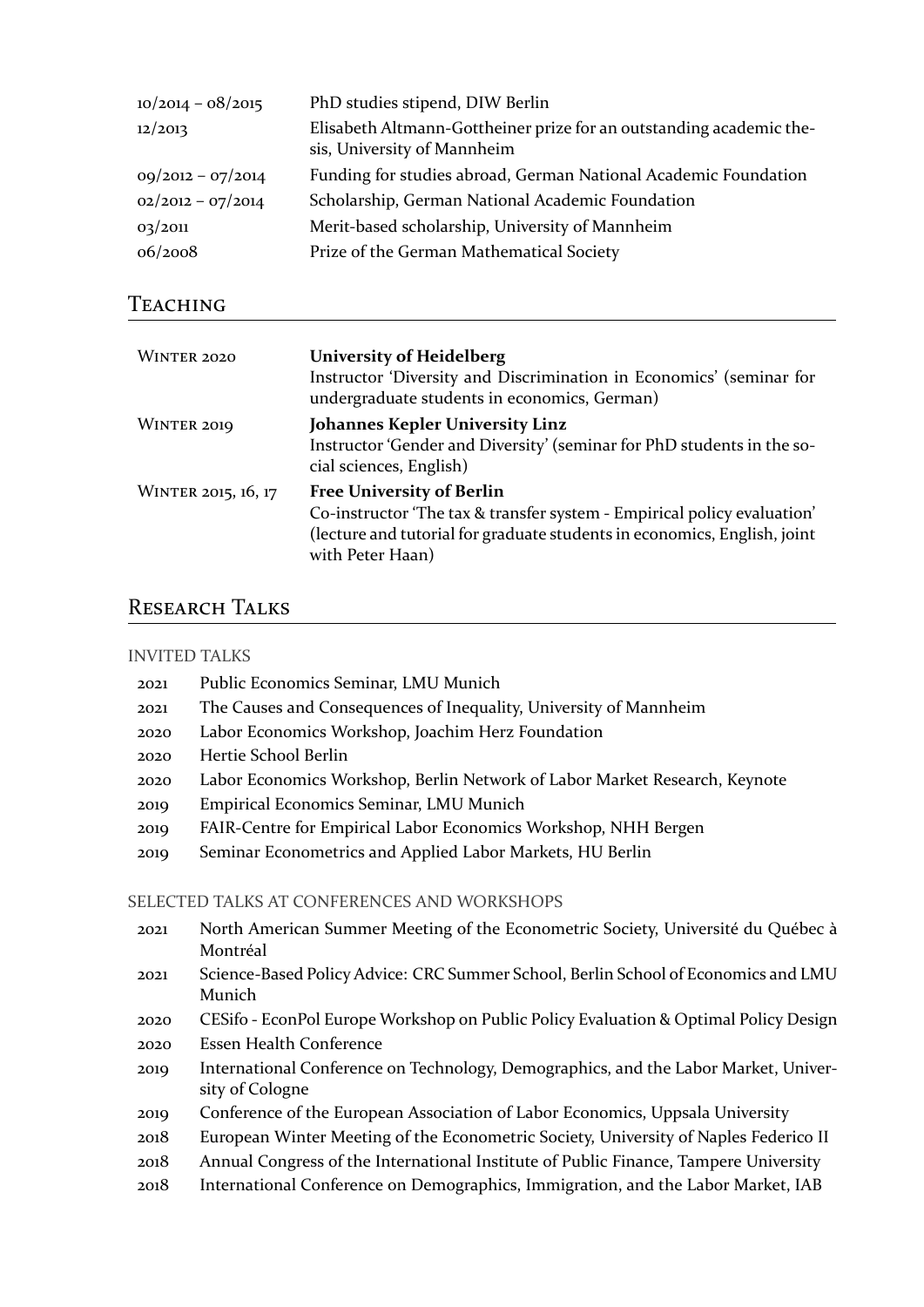- 2017 Annual Conference Verein für Socialpolitik, University of Vienna
- 2017 Ce² Workshop, Centre for Economic Analysis (Warsaw) & Centre for Microdata Methods and Practice (London)
- 2017 Annual Conference of the European Society for Population Economics, University of Strathclyde
- 2017 IZA Summer School in Labor Economics, IZA ‐ Institute of Labor Economics
- 2016 Labor Economics Workshop, Arbeiterkammer Wien
- 2014 Advances in Microeconometrics and Programme Evaluation, ZEW Mannheim
- 2014 Austrian Workshop of Feminist Economists, JKU Linz

## KNOWLEDGE TRANSFER

#### INVITED TALKS

| 2021 | Who cares? Families and the Covid-19 crisis, Starke Frauen, Lüneburg |
|------|----------------------------------------------------------------------|
| 2020 | International Women's Day, Federal Foreign Office, Berlin            |
| 2019 | Workshop on the effectiveness of role models, Vienna Business Agency |

#### **OTHERS**

- 2020 Leibniz at the Bundestag: Policy consulting for members of the German parliament, Leibniz Association
- 2020 Book a Scientist, Leibniz Association
- 2019 Partner Young Economic Summit, Leibniz Information Centre for Economics and Joachim Herz Stiftung

## SELECTED MEDIA COVERAGE

Deutschlandfunk (interview, 04/2021), Der Spiegel (03/2021), Deutsche Welle (03/2021), Deutsch‐ landfunk (03/2021), Süddeutsche Zeitung (11/2020), Handelsblatt (11/2020), Frankfurter Allgemeine Sonntagszeitung (07/2020), Bloomberg (05/2020), Hessicher Rundfunk (interview, 05/2020), Süd‐ westdeutscher Rundfunk (interview, 05/2020), WELT (01/2020), DIE ZEIT (03/2019), Deutsches Ärzteblatt (02/2019)

## **SERVICE**

| REFEREEING            | Annual Conference of the Verein für Socialpolitik 2020, Journal for La-<br>bor Market Research (2x), Journal of Economic Behavior and Orga-<br>nization, Journal of Human Resources, Journal of Public Economics<br>$(4x)$ , Labour Economics $(2x)$ , Race and Social Problems, Review of<br>Economics of the Household |
|-----------------------|--------------------------------------------------------------------------------------------------------------------------------------------------------------------------------------------------------------------------------------------------------------------------------------------------------------------------|
| <b>ADMINISTRATIVE</b> | Co-Organization Berlin Applied Micro Seminar, 2020-2021<br>Organization of the DIW Seminar Public Finances and Living Condi-<br>tions, $2018/19$                                                                                                                                                                         |
| OTHERS                | Selection committee and mentor for first-generation students, Ger-<br>man National Academic Foundation, 2020-                                                                                                                                                                                                            |